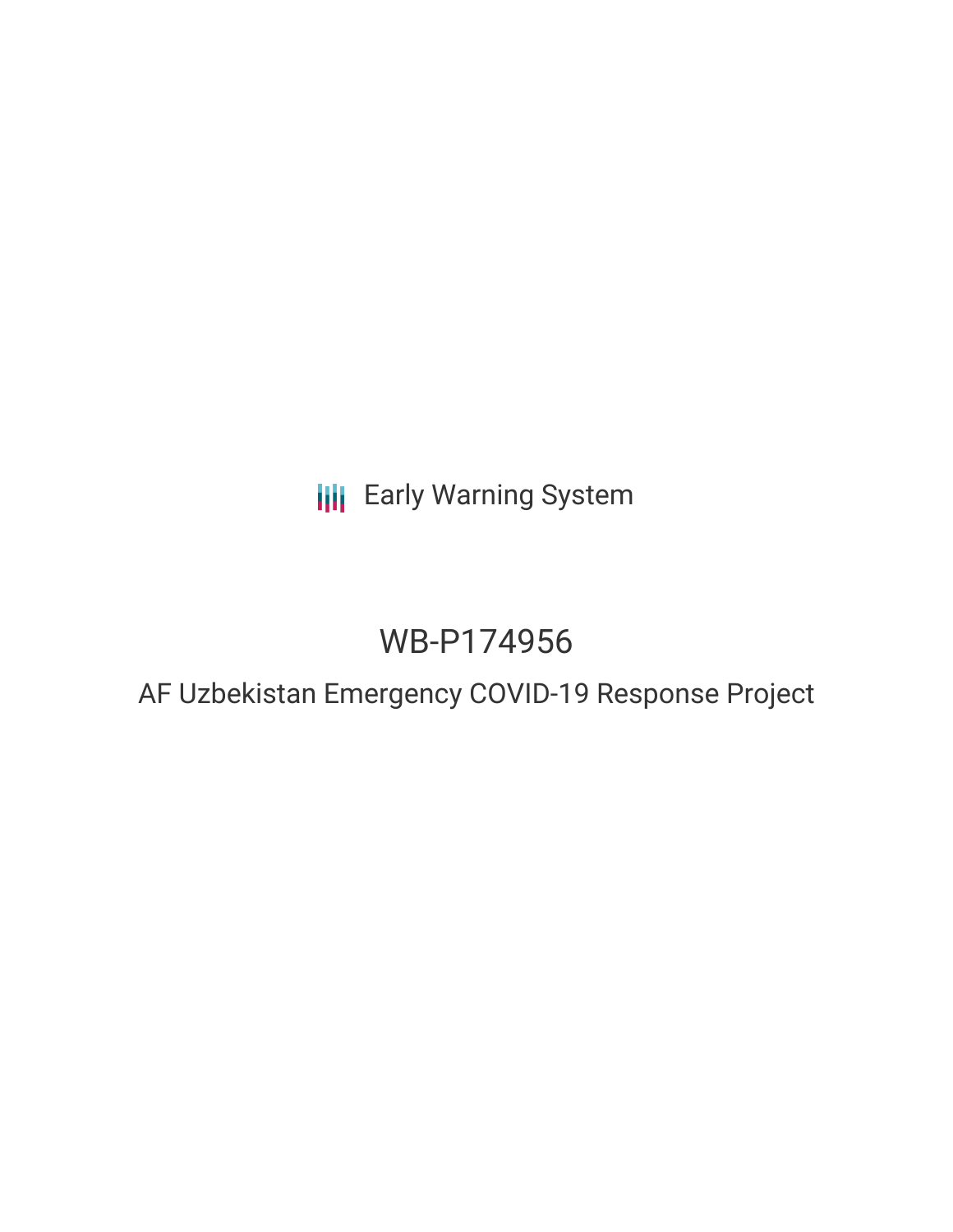

### **Quick Facts**

| <b>Countries</b>              | Uzbekistan                  |
|-------------------------------|-----------------------------|
| <b>Financial Institutions</b> | World Bank (WB)             |
| <b>Status</b>                 | Approved                    |
| <b>Bank Risk Rating</b>       |                             |
| <b>Voting Date</b>            | 2020-11-06                  |
| <b>Borrower</b>               | Government of Uzbekistan    |
| <b>Sectors</b>                | <b>Education and Health</b> |
| <b>Project Cost (USD)</b>     | \$4.08 million              |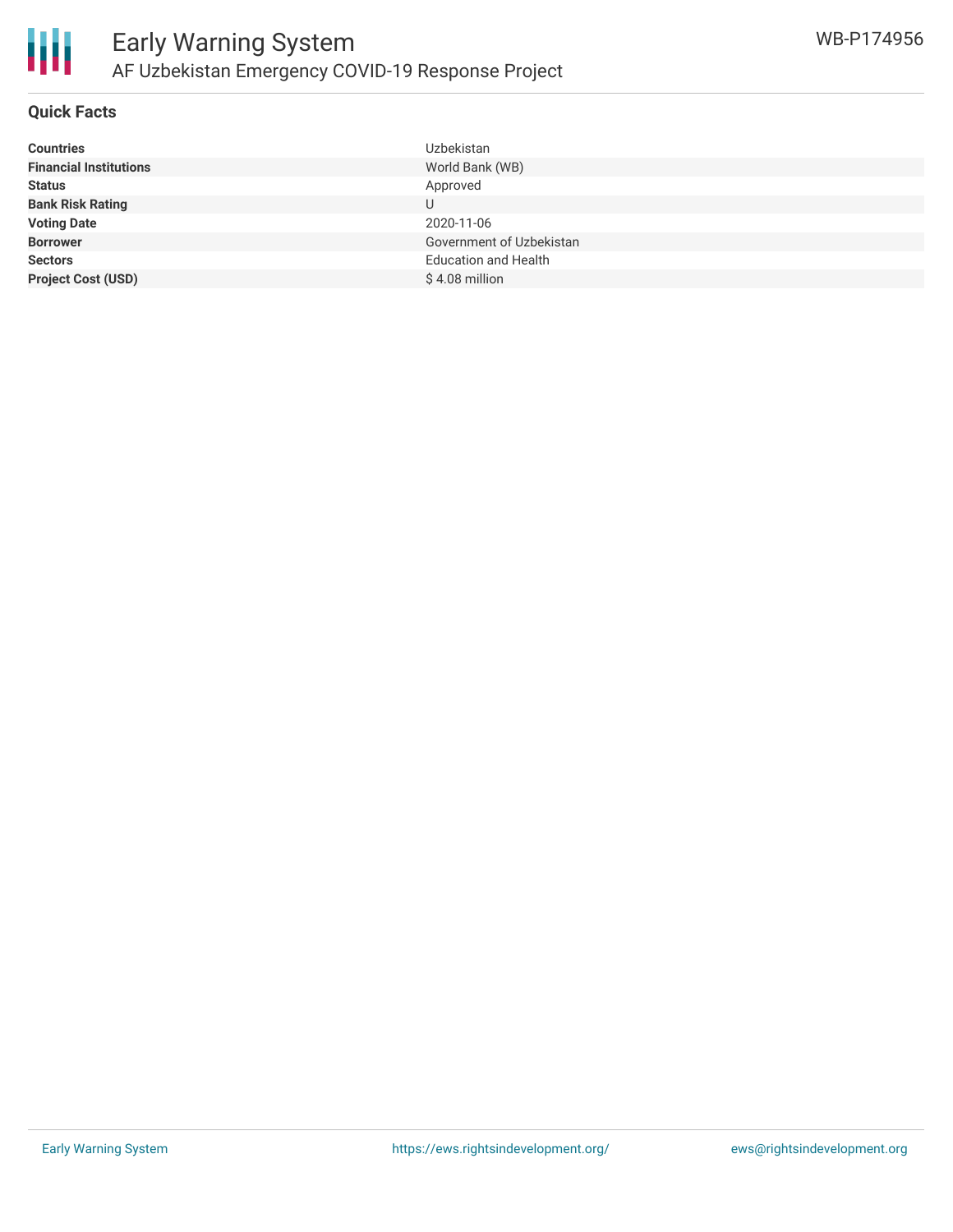

## **Project Description**

According to bank documents, the project aims to prevent, detect, and respond to the threat posed by COVID-19 in the Republic of Uzbekistan. It has the following components:

- Strengthening National Health System to respond to COVID-19
- Financial Support to Individuals and Households
- Implementation Management and Monitoring and Evaluation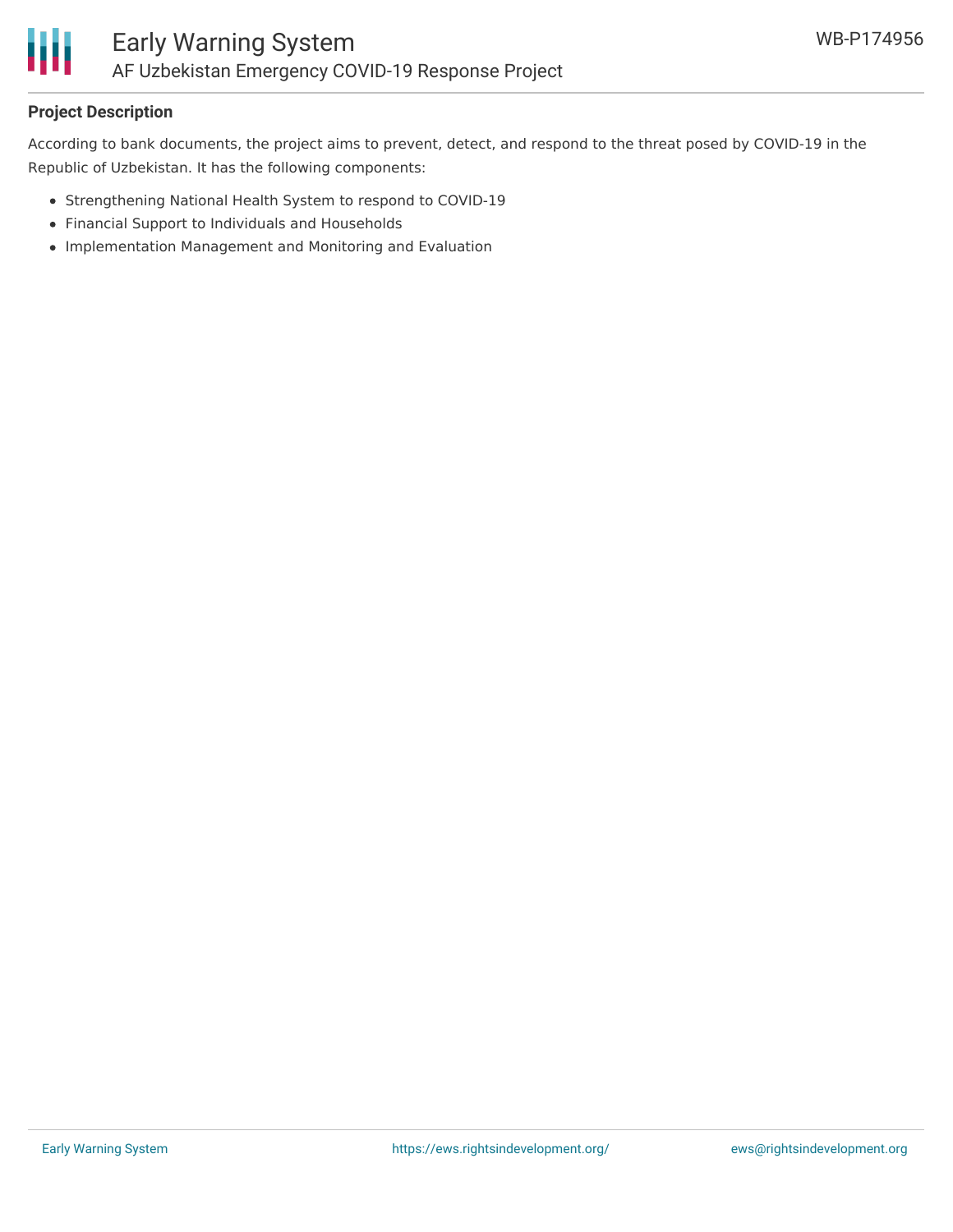

## **Investment Description**

World Bank (WB)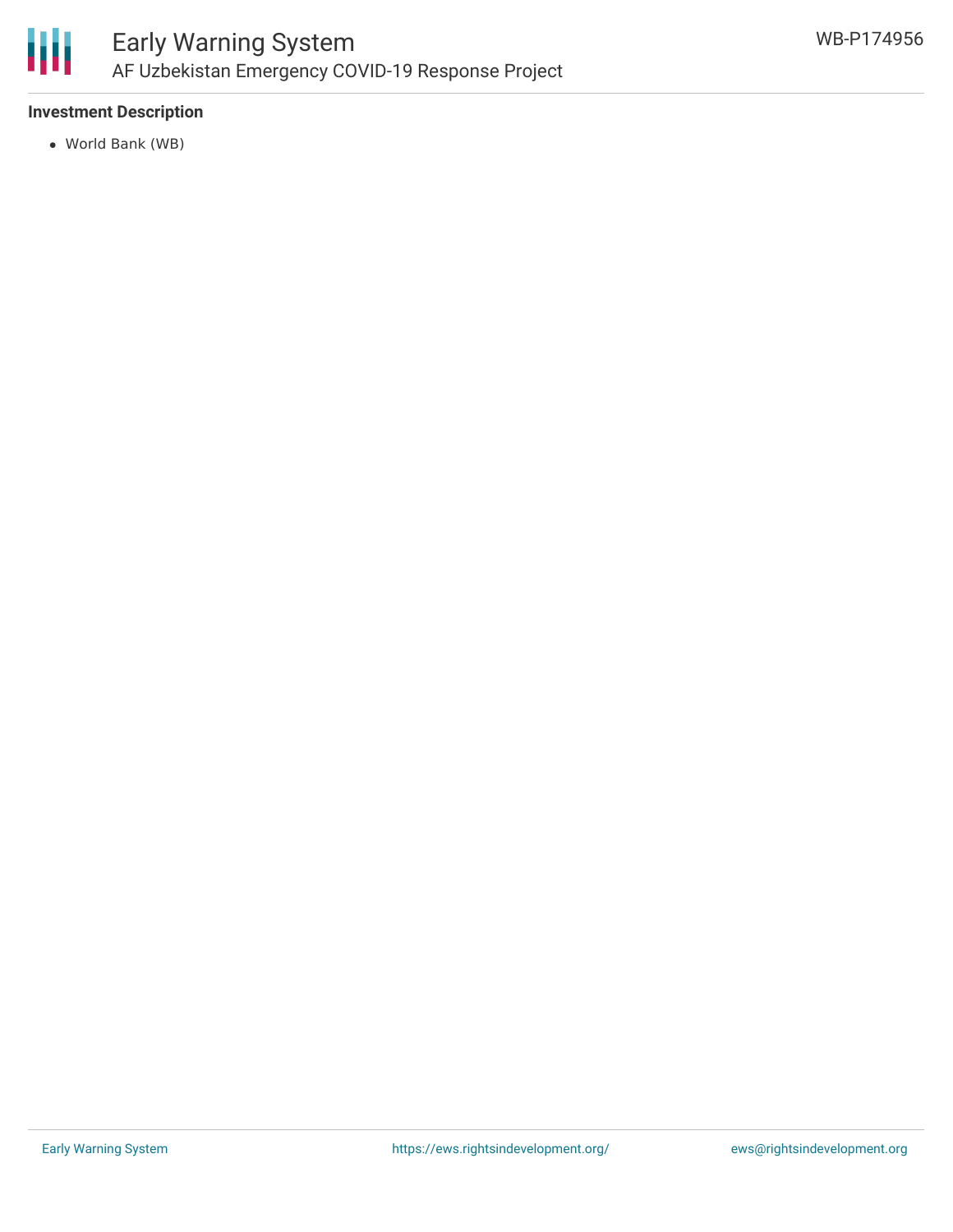#### **Contact Information**

### **Borrower: Republic of Uzbekistan**

Timur Ishmetov, Minister of Finance

[tishmetov@mf.uz](mailto:tishmetov@mf.uz)

**Implementing Agencies:**

**Ministry of Health**

Abdukhakim Khadjibaev, Deputy Minister of Health

[akhadjibaev@gmail.com](mailto:akhadjibaev@gmail.com)

#### **Ministry of Finance**

Jamshid Abruev, Deputy Minister of Finance

[jabruev@mf.uz](mailto:jabruev@mf.uz)